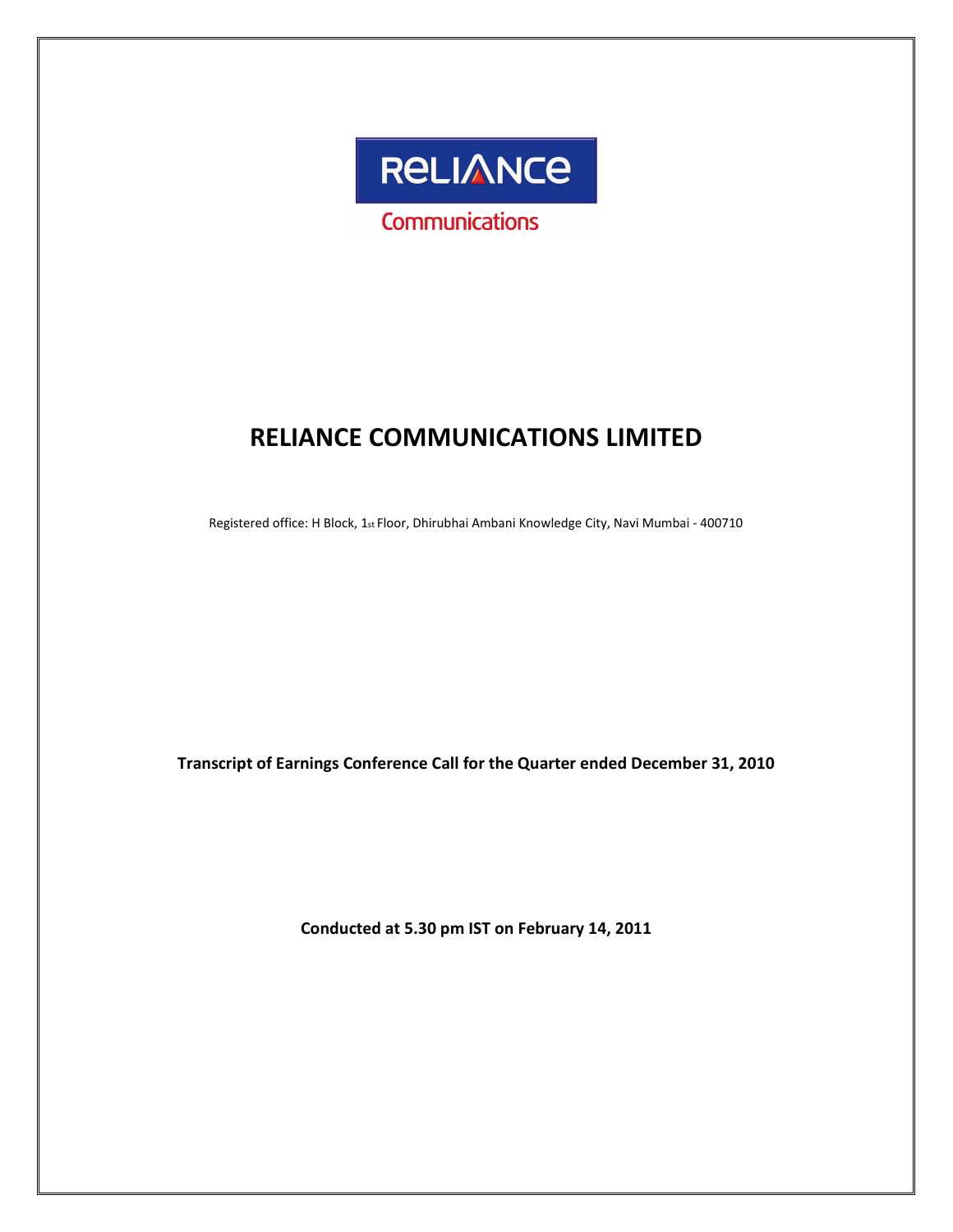# Operator:

Thank you for standing by and welcome to Reliance Communications' global earnings conference call on the Reliance Audio Conferencing platform.

This is Monisha, the moderator for this conference.

At this time, all the participants are in listen-only mode. There will be a presentation followed by a question and answer session at which time if you wish to ask a question, please press \*1 on your telephone. Please be advised, this conference is being recorded today.

Today, we have the senior management from Reliance Communications led by Mr. Satish Seth along with other colleagues namely Mr. Syed Safawi, Mr. Mahesh Prasad, Mr. Punit Garg, Mr. S.P.Shukla, Mr. Sanjay Behl and Mr. Arvind Narang.

The call will begin with some key observations by Mr. Seth followed by a question and answer session. I must remind you that the overview and discussions today may include some forward-looking statements that must be viewed in conjunction with the risks that the company faces.

I hand over the call now to Mr. Satish Seth. Thank you.

#### Satish Seth:

Thank you, Monisha.

It is a great pleasure to once again welcome all of you to this earnings call to discuss Reliance Communications' financial performance for the third quarter ended December  $31<sup>st</sup>$  2010.

Let me first start with a brief update on the sector. The telecom sector witnessed some defining moments in the quarter with the launch of 3G services and introduction of MNP.

A new era in the telecom sector has begun with the launch of much anticipated 3G services during the quarter. The 3G ecosystem is developing at a very fast rate as can be seen from the phenomenal growth of affordable smart phones and the breath taking speed at which the data applications are being developed.

RCOM was among the frontrunners in launching the 3G services, rolling out in a record time of around 100 days of receiving 3G Spectrum in the lucrative metros i.e. Mumbai, Delhi and Kolkata. And as of this call, we have already rolled out 3G services in over 25 cities in the circles where we have 3G licenses.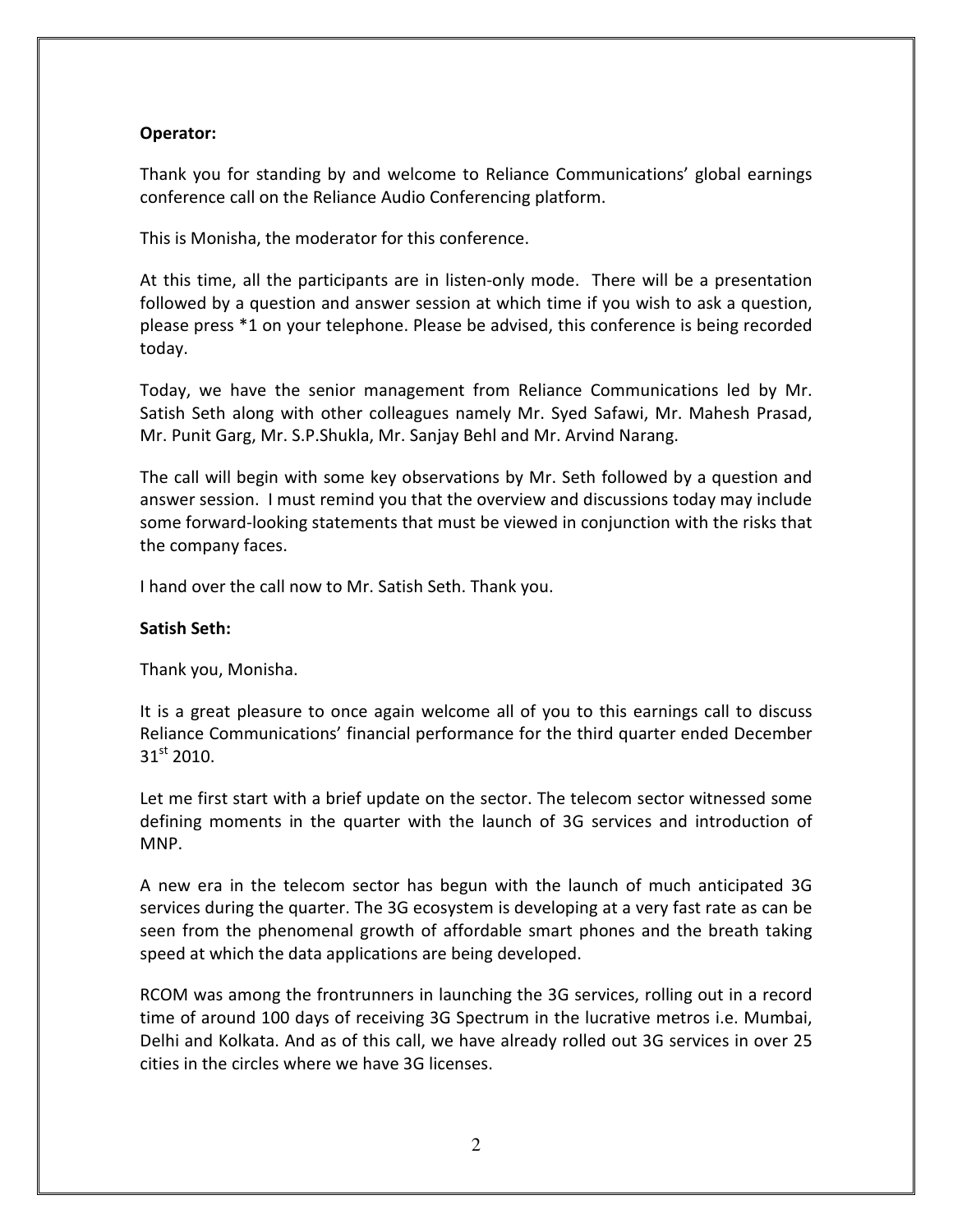After many deliberations, MNP was finally introduced, with Haryana being the first circle where subscribers could avail the benefits of MNP. MNP was subsequently introduced on a pan India basis on 20th January 2011. We believe that RCOM will be a net gainer from MNP and would succeed in gaining a significant slice of the high-end postpaid GSM customer base. This is that customer base that has eluded us on account of the general customer affinity to their long time mobile numbers and the GSM handset choice. With the combined offering of MNP and 3G services in major cities, RCOM is uniquely placed to tap high-end GSM users within the retail and the corporate segment.

We believe that the combination of 3G and MNP will have significant impact on the sector in the next few quarters as the market will be broadly segregated into 3G service providers and non 3G service providers. Also within the 3G service providers, the key differentiator will be the products and services along with customer experience.

RCOM's 3G network has been designed to offer blanket coverage in every town being connected on 3G. This has been possible because all the 3G sites of RCOM are connected through IP backhaul to provide maximum download speeds and minimum latency. Our 3G network is capable of offering peak speeds upto 28 Mbps and significantly enriches our Internet Access Services offering, enabling us to further strengthen our leadership in the wireless data space.

We will be launching 3G services in all the 13 circles by end of this fiscal year and will be targeting launching in balance 9 telecom circles during the course of next year, through appropriate associations and collaborations with other like minded, quality 3G players.

Let me now take this opportunity to share with you some of the initiatives taken by RCOM during the quarter, which are likely to have a significant positive long term impact on RCOM's operational and financial performance:

- a) To consistently enhance the customer experience, RCOM has partnered with the World's best organizations, including Nokia for devices, Facebook, Nokia and Ericsson for applications, Universal Music for content and Motricity for the Web portal.
- b) Working with our technology partners, RCOM has launched the Video Call, Video Chat and Mobile Video Conferencing services. For the first time in the industry, we are offering simultaneous Video Conferencing among 60 participants along the same lines as the traditional wire-line videoconferencing
- c) RCOM has partnered with Microsoft to launch Reliance Hosted Exchange 2010 which is one of the first hosted solutions in cloud computing space. It is a complete end-toend e-mailing solution which promotes business messaging and collaboration. The Reliance Hosted Exchange 2010 eliminates users' needs to invest in hardware, software licenses, security and related management costs by providing a 'pay-per mailbox' Service model. This suite will help businesses manage their communication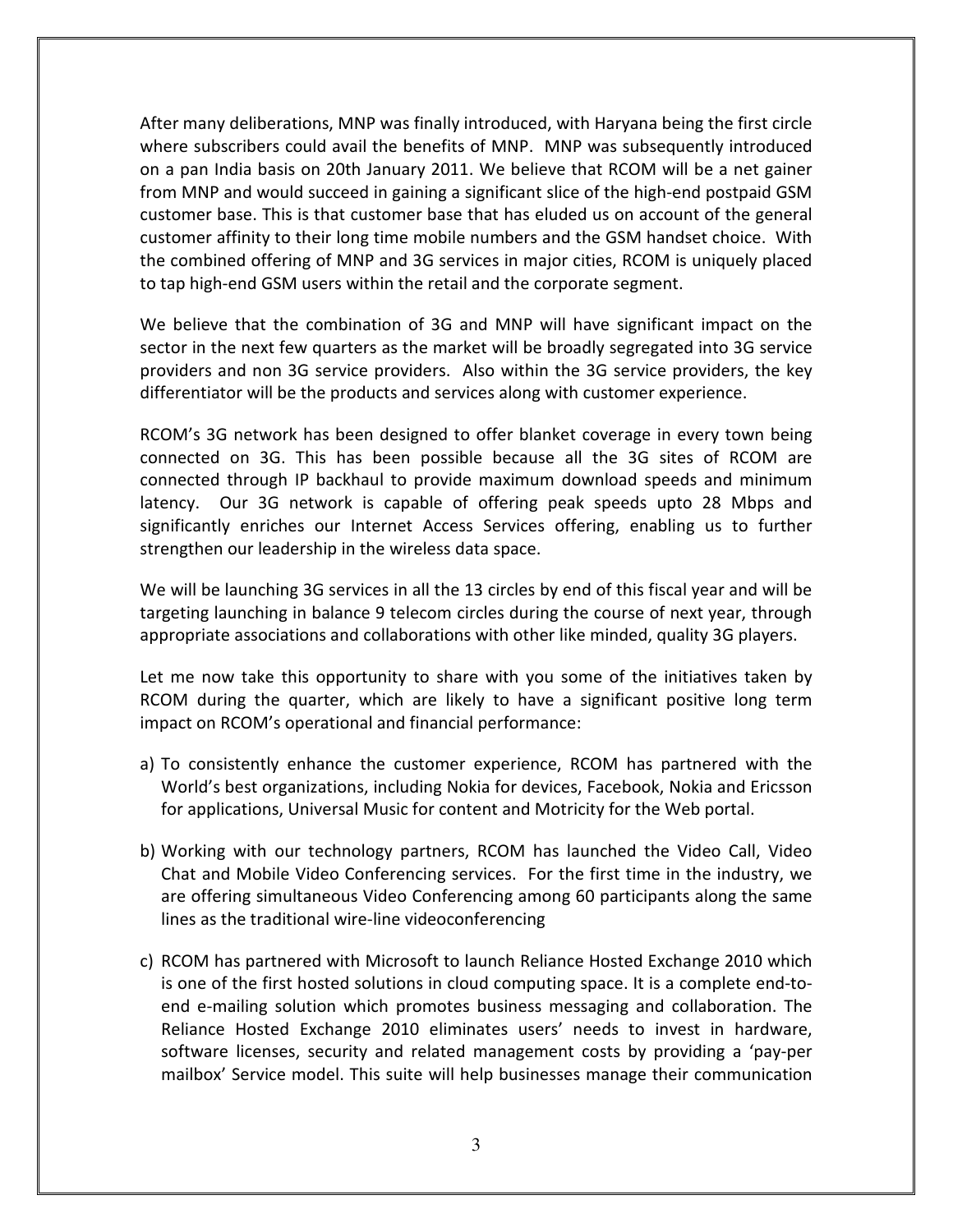needs mainly email in a highly cost-effective manner by outsourcing the end-to-end management to Reliance IDC in a Reduced Cost to Ownership (RCTO) model.

The solution will run on RCOM's extensive optic fiber network infrastructure spanning 2,00,000 Rkms and offer Data Management solutions at its nine IDCs based at Mumbai, Bangalore, Chennai and Hyderabad. Enterprises across India will be able to benefit from the connection that runs across the length and breadth of the country over RCOM's gigabit capacity with high speed connectivity.

- d) RCOM signed a MoU with China Development Bank Corporation for syndicated loan financing of US\$ 1.93 Billion. This covers:
	- the first and largest Syndicated Loan of US\$ 1.33 billion for refinancing 3G Spectrum Fees; and
	- financing of up to US\$ 600 million towards 85% of equipment and services to be procured from Huawei and ZTE.

RCOM will benefit from extension of maturity, and substantial savings in interest costs.

Brand Reliance has undergone a refreshing change with a new look and feel. The change is an attempt to reinforce the strength of the mother brand, unleash its powers and communicate the benefits of the brand across different Group companies. We are repositioning the Reliance Mobile brand to highlight brand's propositions such as the rich portfolio of services, its network quality, customer service and its leadership in the wireless data and VAS space.

Now, I would like to share some of the key highlights of the financial performance during the quarter:

- Revenue at Rs. 5,004 crore, down 2.2% against Rs. 5,118 crore in the sequential quarter
- EBIDTA at Rs. 1,668 crore against Rs. 1,660 crore increase by 0.5% sequentially
- EBIDTA margin has significantly improved from 32.4% to 33.3% sequentially and is the highest in the industry
- Net profit of Rs. 480 crore, up 7.7% against Rs. 446 crore in the sequential quarter

We have been able to achieve these EBITDA margins as a result of our constant endeavor to improve the efficiency of operations.

I would now like to share with you the operational performance of our wireless business.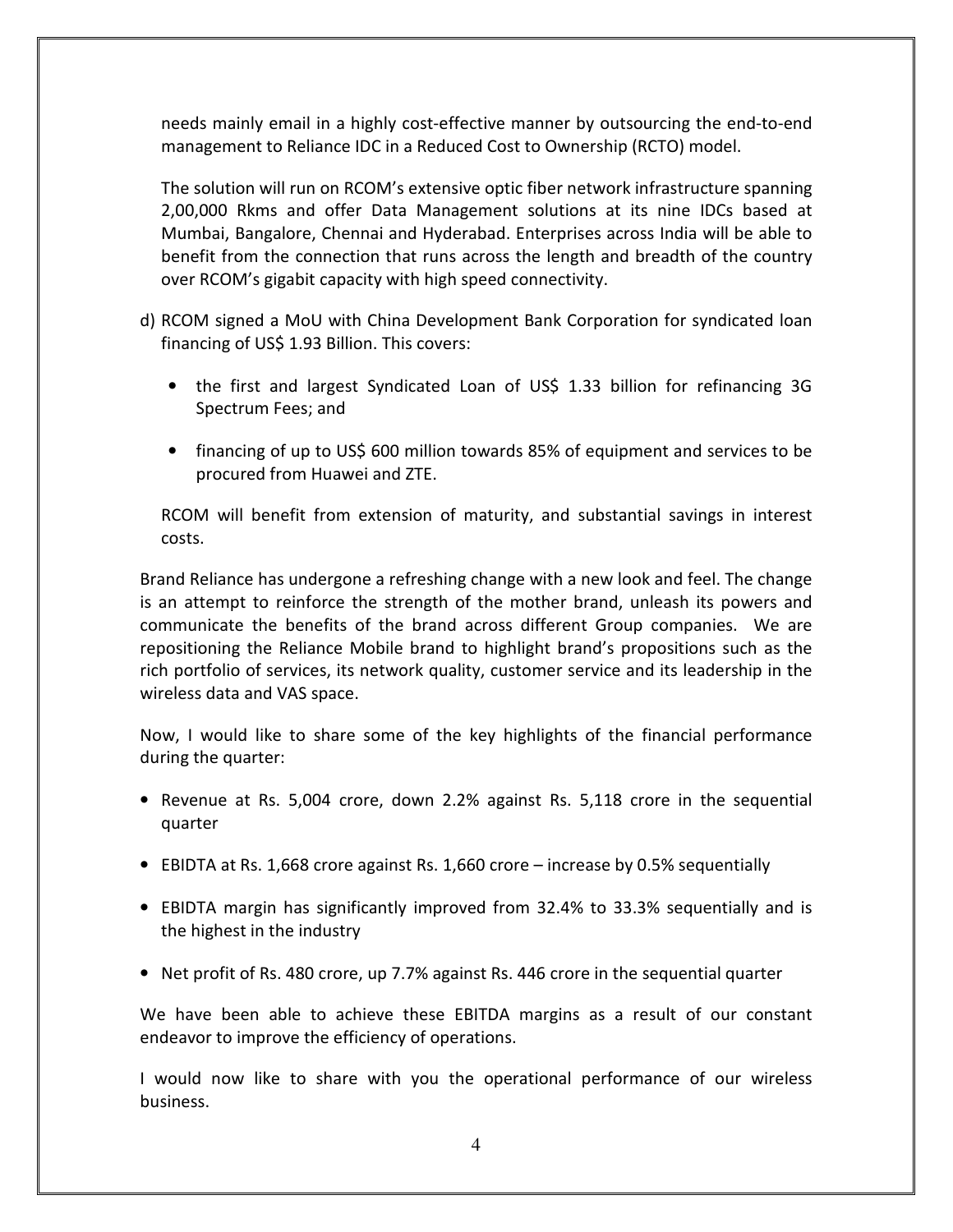In this quarter, we achieved revenue of Rs. 4,064 crores, a decrease by 2.3% QoQ basis and EBITDA of Rs. 1,179 crores. Our EBITDA margin stood at 29%. Our RPM stood at healthy 44 paisa, we have successfully arrested decline in RPM for the last 4 consecutive quarters.

Revenues are down this quarter as a result of our rebalancing of our product portfolio. We are doing away with low margin business even if it provides high volume as it puts pressure on our resources including scarce resources like spectrum. We are deliberately moving away from the wholesale segment of PCO and FWP business. The wholesale segment of PCO business is typically a low margin segment where wholesale minutes are provided to the distributors at a bulk discount. We are putting our resources on more profitable Data and VAS businesses thereby future proofing the business against voice led growth alone.

Consequently, the CDMA high speed data has been rolled out to nearly 500 towns and 3G services is currently being launched in over 150 towns. As a result, our non-voice revenue continues to be a strong contributor on quarter-on-quarter basis in line with our overall strategy.

We have remained focused on building quality of operations by increasing paid minutes of usage. The RPM for RCOM remained unchanged at a healthy 44 p/min vis-à-vis the industry, which continued to show marginal decline in the RPM. Four quarters back, RCOM's RPM was lower than other industry players by 8-10 p/min. Now we are amongst the best in the industry through a well defined strategy, to maximize yield per minute and lay the foundation for a sustained profitable growth.

Going forward, the rural drive combined with continued urban focus through 3G, data & postpaid would be the key enablers towards profitable growth. We are committed to provide the highest standards of customer experience across all our platforms – be it CDMA, GSM, 3G or wireless data. It is this customer focus which will increasingly become a differentiator in the ever-evolving Indian wireless market.

Let us now discuss the operational performance of our non wireless business.

We are pleased to announce the creation of new business unit, Global Enterprise Business. This consists of erstwhile Globalcom business and Enterprise Broadband Business. Both the businesses offered similar type of products and services and served similar clients in different geographies. Thus, in order to synergize and leverage their strengths and to benefit from the market opportunities, the business units of Global and Enterprise Broadband have been combined into an integrated unit.

The integrated Global Enterprise Business Unit will:

• Present single-face to customers with world-class SLAs and exhaustive cutting-edge voice and data products to meet emerging business needs;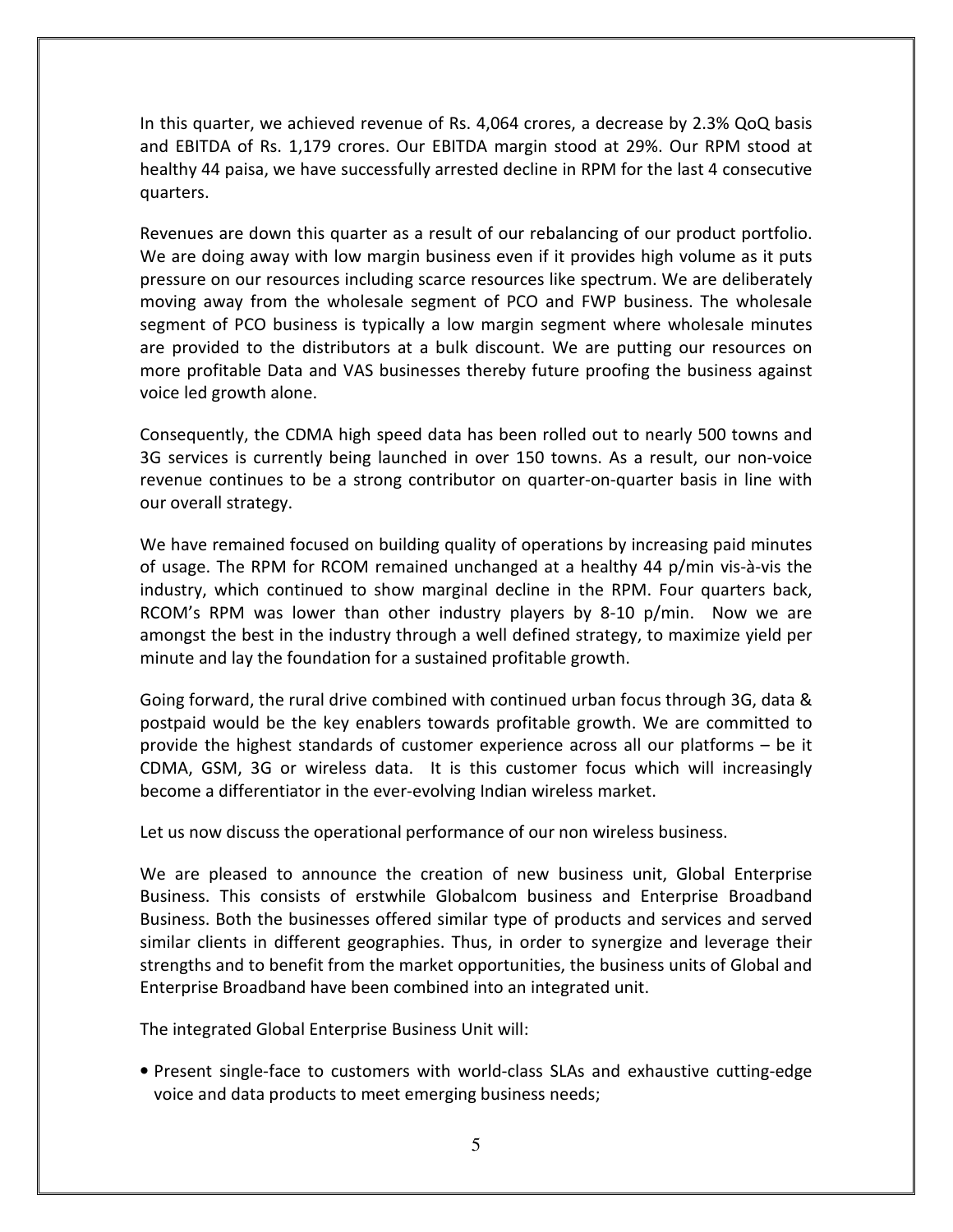- Drive service delivery and assurance on a seamless integrated network with state-ofthe-art systems and processes;
- Deliver Operational Excellence through integrated back office, systems and processes.
- Leverage scalable low-cost delivery and operations center in DAKC;

The Global Enterprise Business will pursue high growth services and verticals such as Managed Services, Data Centers and Ethernet connectivity segment in a focused manner. The new business unit is led by Punit Garg and is further divided into two vertical SBUs namely Carrier & ISP business and Enterprise business, each led by respective SBU heads.

In the previous quarter, we continued acquiring new contracts and obtained repeat business from our existing customers in India and around the globe.

In Globalcom business, we have achieved revenue of Rs. 1,923 crores, an increase by 4.6% QoQ basis and EBITDA of Rs. 397 crores, an increase by 16.9% QoQ basis.

In Enterprise business, we have achieved revenue of Rs. 618 crores and EBITDA of Rs. 227 crores

In our Carrier business, we signed new Capacity Sales contract of Rs 142 crores in Q3. We have signed contracts with ITC in Saudi Arabia and with Maxis in Asia.

The International Voice business continued handsome growth. It has grown 45% in Q3 on YoY basis. Reliance has moved up to become one of the top 10 Voice Traffic Carriers in the world. We are number one International voice carrier in India and have grown 11% on QoQ basis (from Q2 to Q3) against a market growth of 5%. We have added several new customers and expanded our relationships with existing carrier partners. Despite price pressures in voice business, we profitably leveraged our existing network capacities and are expanding for the next cycle of growth.

In the National Long Distance carriage business, traffic has grown by 21% on a year on year basis.

As part of the constant process of cable system upgrade in this quarter, we have completed the upgrade of our FA1 cable system with capacity addition of 400 Gigbits between Europe to USA (East Coast) across Trans Atlantic Link.

We are the only service provider with multi terabyte capacity on west of India and we expect to benefit substantially from the 3G and BWA rollout by various operators.

The Enterprise service business continues to win big deals in the US, Europe and India. We have entered into Rs 50 crores deal with German industrial conglomerate ThyssenKrupp. We have also signed multi crore deals with SGS (World's leading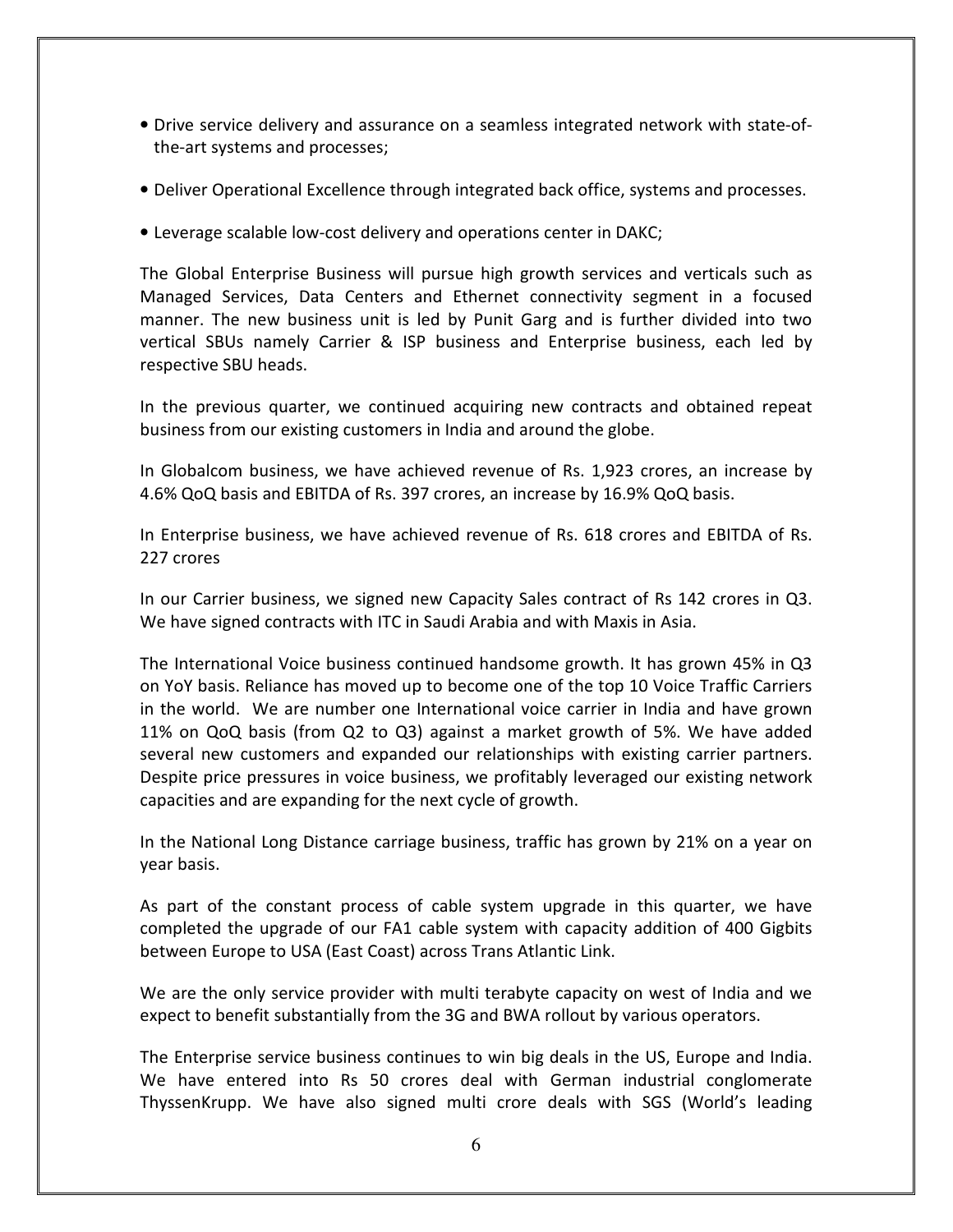inspection, verification, testing and Certification Company), Groupe Bel (French manufacturer of cheeses), Manappuram Finance, National Payments Corporation of India etc.

In India, we acquired new business of Rs 200 crores in Q3. We also added 50+ new large and medium customers in this period.

I am glad to share that we have got empanelled as an ISP for the prestigious UID project. This means that we would be providing connectivity services for UID Enrolment Agencies, across India.

Going forward, in India we would continue our focus on Government Business and SMB segment. We are also bullish on the growth of the managed services and the Data Center business.

Globally, we have forged very strong relationships with our existing customers and we would continue to increase our wallet share in these accounts by cross selling and up selling services. We are confident that with the combined strengths of our India Enterprise business and Global capabilities, we will be the natural partner of choice for the enterprise customers. This would help us acquiring new logos to expand our customer base.

On the overall RCOM's capex front, our earlier guidance (ex 3G) for FY11 remains same i.e. Rs. 3,000 crores. During 3Q FY11 also, RCOM remained free cash flow positive on an annualized basis (ex 3G) and we believe that we shall be able to continuously generate free cash flows in coming quarters; meeting all capex requirements through internal accruals.

We reiterate that we will continue to apply capital discipline to our investment decisions to ensure that any investment and corporate activity will enhance shareholder returns.

In the context of the ongoing developments in relation to 2G spectrum, the company last evening has stated its position in detail and the statement made by the company is available on the web site of the company. To conclude my initial comments, I would like to say that the events in the third quarter mainly the launch of 3G services has created a new beginning and would be the key driver of growth through demand of data services. Customer centricity, launch of new data applications and seamless network will be the key to success. The newly integrated businesses of Globalcom and Enterprise will further help us in offering better services to the enterprise and carrier customers.

I now hand over to Moderator to open the floor for Q&A. Thank you.

#### Moderator:

Thank you, Sir.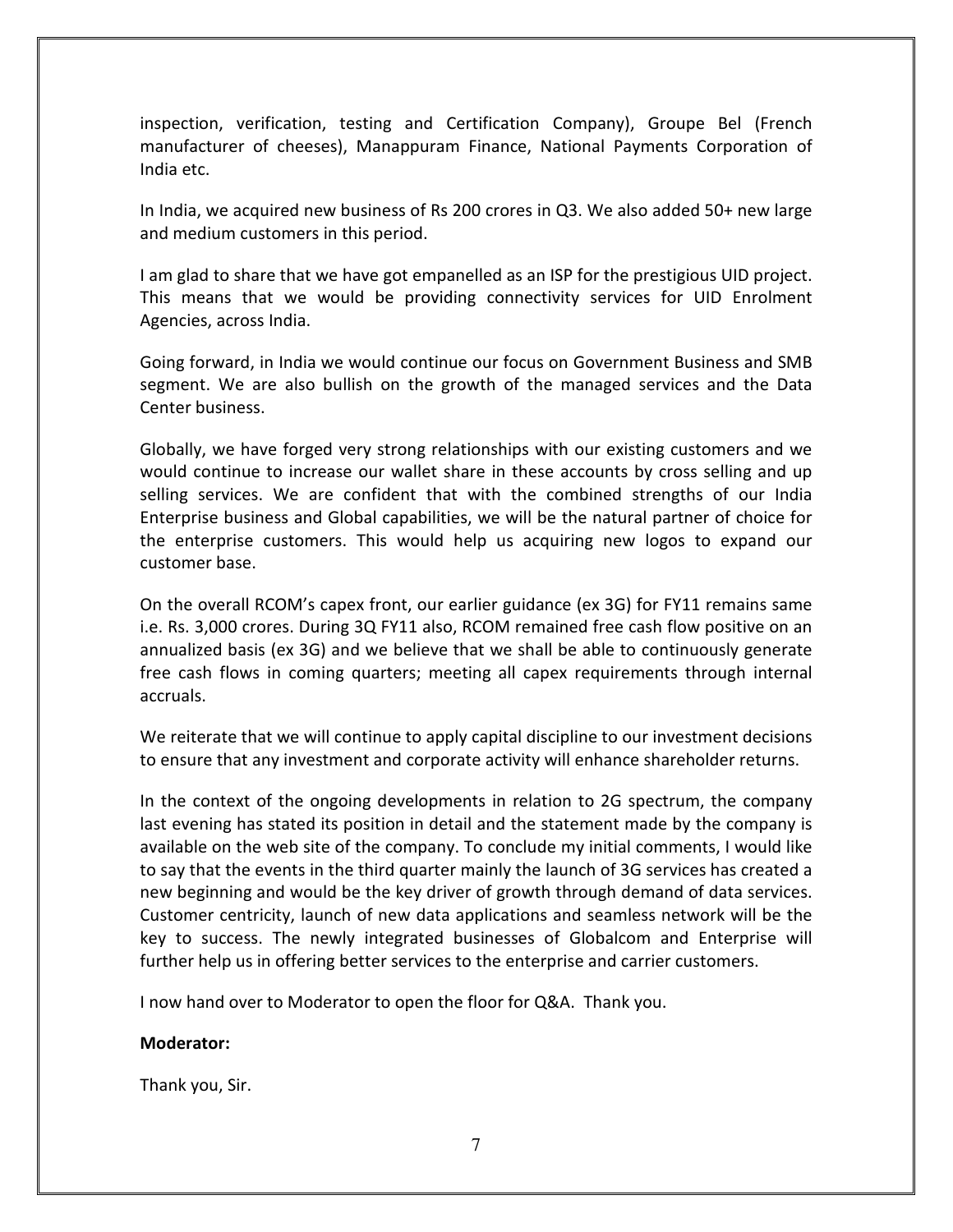We will now open the call for Q&A. We request all of you to focus on key strategic and business issues. We also request each participant not to ask more than two questions and provide an opportunity to all participants to interact with the management.

Participants are requested to please press \*1 on your telephone keypad and wait for your name to be announced. If you wish to cancel the request, please press they hash or the pound key.

First in line, we have a question from Mr. Sachin Salgaonkar from Goldman Sachs. You may go ahead, sir.

## Mr. Sachin Salgaonkar:

Hi, thank you for the call. Firstly I want to understand a bit more on the decline in revenue in wireless and broadband segments. Why has your EBITDA margin not improved in Q3 despite moving away from the low margin business and also if you can throw a little bit of more color on the reason for q-o-q decline in Broadband revenue and EBITDA? My second question is on MNP, has MNP helped you to make inroads into the corporate subs-base of the old GSM operators? Thanks.

## Mr. Syed Safawi:

Sachin, this is Syed here. I will take up the wireless question first and then the MNP one. Last couple of quarters we have been on record to state that we are taking out free minutes and low margin minutes, and this is a rebalancing of the portfolio that we are consciously doing, by moving away from low margin businesses. And in last couple of quarters, we had already taken out about 50% of our free minutes and this quarter as well, we have furthered that. Also, we are consciously walking away from the low margin businesses which are the wholesale business of PCOs and FWPs. Now, this rebalancing the portfolio will typically take 3 to 4 quarters or may be 5 quarters in totality. We are already well under way at about 3 quarters; this will take another 2 quarters to balance out. What we are trying to do is release precious spectrum and capacity so that we can get high end data services going on the same spectrum that we have and hence you got to read it along with the 500 towns roll out that we have done for HSD and as that revenue starts coming through starting this quarter and next quarter, we will start seeing more balanced portfolio in terms of profitability. Having said that, our margins for the wireless business has been maintained at around 29% for the last 4 quarters. So they have not gone down despite a marginal erosion of revenue.

On MNP, still early days as we are just about 23 to 25 days into national roll out, I think it is still settling down. We are already bidding for the corporate accounts, we have been in contact with them for the last couple of months and the decisions to shift takes sometimes a month to two months, may be sometimes 3 months for the whole corporate account to shift, but we are beginning to see early traction. I just want to restate that we are clearly focused on driving value churn from corporate, postpaid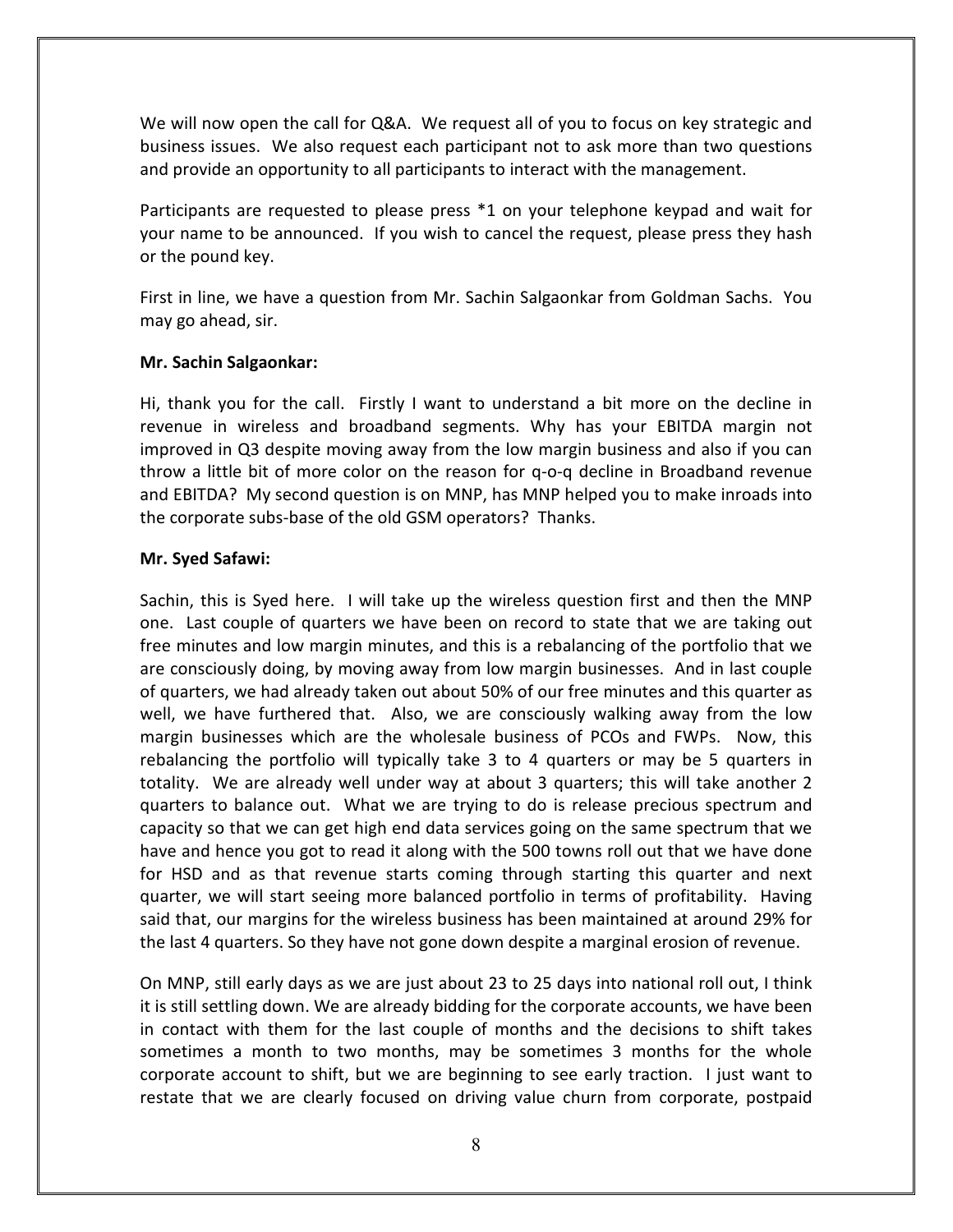customers and SME accounts than going for sheer numbers. It is very easy to go for just prepaid numbers porting in but we would rather focus on driving value churn and we are beginning to see early traction from some of the corporates who are already beginning to churn in, especially in our 3G circles. On the broadband side, I will hand over to Punit.

# Mr. Punit Garg:

Thanks Syed. Sachin, there is couple of reasons for the decline:

RCOM has always focused on leveraging on the assets and resources. In Globalcom, we had additional bandwidth (bandwidth was lying idle out of the cable landing station) which we made available for internet in India. So in the past, we booked revenue from other carrier customers with the lower margin, to utilize the idle bandwidth.

The second point is that in the consumer broadband business, there has been considerable price pressure because of the already existing price pressure in the wireless and other competitions. As a result, a bit of price erosion has also happened. But going forward, as we are adding more customers we do not see this impact as a carry on effect.

#### Mr. Sachin Salgaonkar:

Thanks, this is helpful. Syed, just a followup. So is it fair to assume that the margin improvement on the wireless could come after a couple of quarters despite your move away from the free minutes and the low margin PCO business mainly because of the higher increase in opex related to 3G rollout?

#### Mr. Syed Safawi:

Sachin, you can already see that our margins are on a much firmer footing. For the last three quarters there has been holding on to margins despite the rebalancing of revenues. I think that is evidence of the fact that we are moving in the right direction. As data contribution and high value minute contribution improves further with the rollout done already in 500 plus towns for HSD and also now in 3G, you will definitely see the rebalancing of the portfolio and EBITDA improvements. It will take a couple of quarters for the whole rebalancing to get completed.

#### Mr. Satish Seth:

Sachin, we will be the only company who would be providing high speed data services in over 600 to 650 towns in India. We have already started providing in more than 500 towns already and the impact of that you will continue to see in the coming quarters on a continuous basis.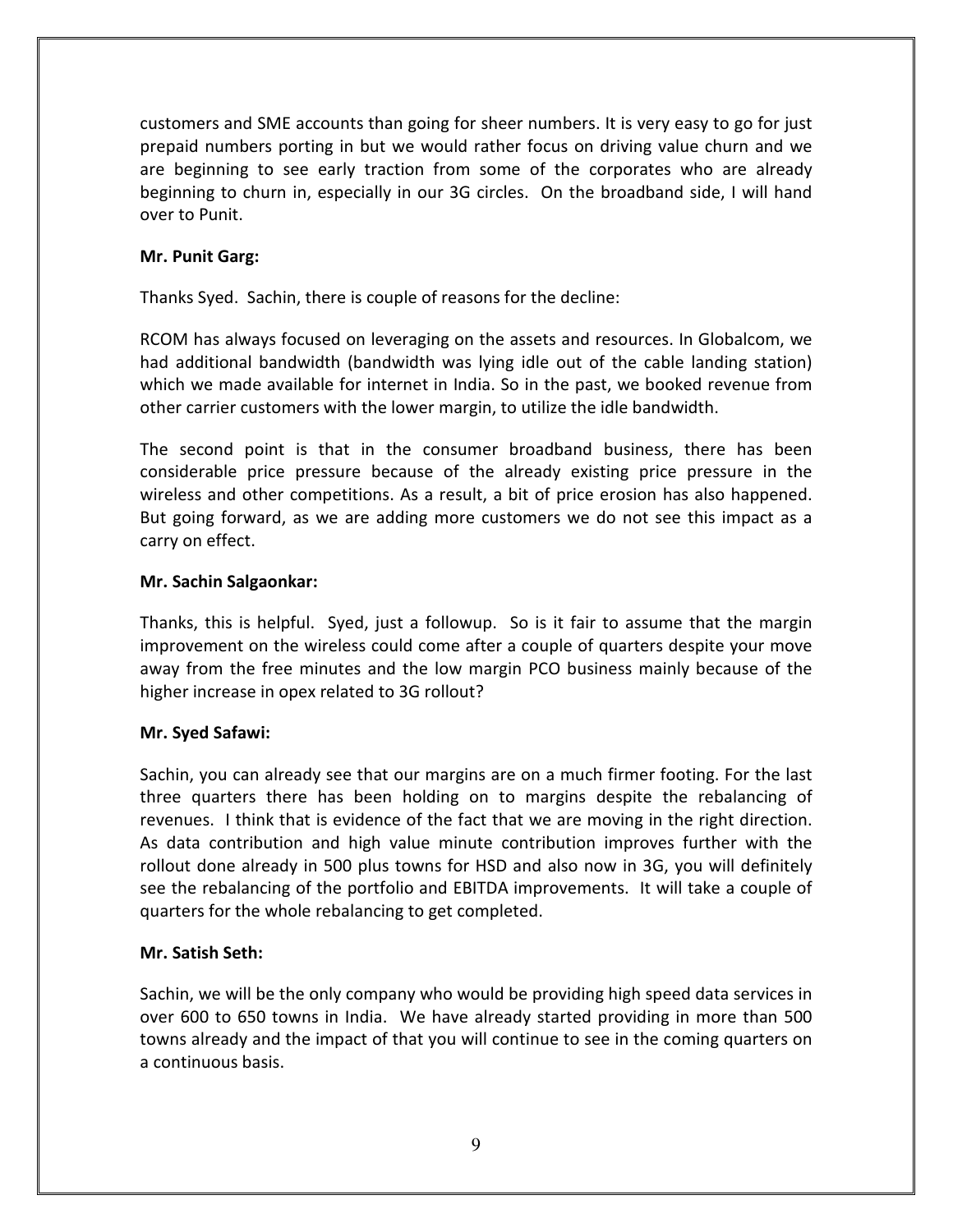## Mr. Sachin Salgaonkar:

Thank you, sir. This has been helpful.

## Operator:

Thank you, sir. Next in line, we have a question from Ms. Reena Verma from Merrill Lynch. You may go ahead, madam.

## Ms. Reena Verma:

Thank you very much for the call. Just a few questions. Firstly, on the tower sharing deal that you had signed with Etisalat DB some quarters ago, please can you update us on the status of that agreement?

My second question is on your enterprise business, can you please help us understand what exactly you meant by the reclassification? From an accounting standpoint does anything change? And also why capex in the enterprise business is down to a trickle, is that sustainable?

And finally my third question is on 3G and HSD. Can you share with us in terms of megabytes, what kind of uptake you are seeing in these early stages? Thank you very much.

# Mr. Satish Seth:

The tower-sharing deal is continuing and the agreement is intact. The Etisalat is using our passive infrastructure and therefore the contract continues.

On the integration of Enterprise with the Global unit, there has been no impact on the accounting side.

And on the enterprise capex being trickled, you would have noticed that in my initial comments I had said that whatever capex we had to do ahead of the time to capture the market, has been done. Now, we have the ready infrastructure which is capable of providing us higher and higher revenues on a continuous basis. As and when any capex is required, it can be incurred in a period of 45 -60 days as these are the last mile capexes beyond whatever the fiber capacity has already been built in. Therefore, please do not look at the trickling of the capex instead look at the sweating of the assets which will give us higher revenues and profits.

# Mr. Punit Garg:

Reena, I said that on the idle capacity, we were looking at sweating the asset. What I mean was that there was idle capacity available on the cable landing station in India, which was being used by our broadband business in India, offering that capacity at a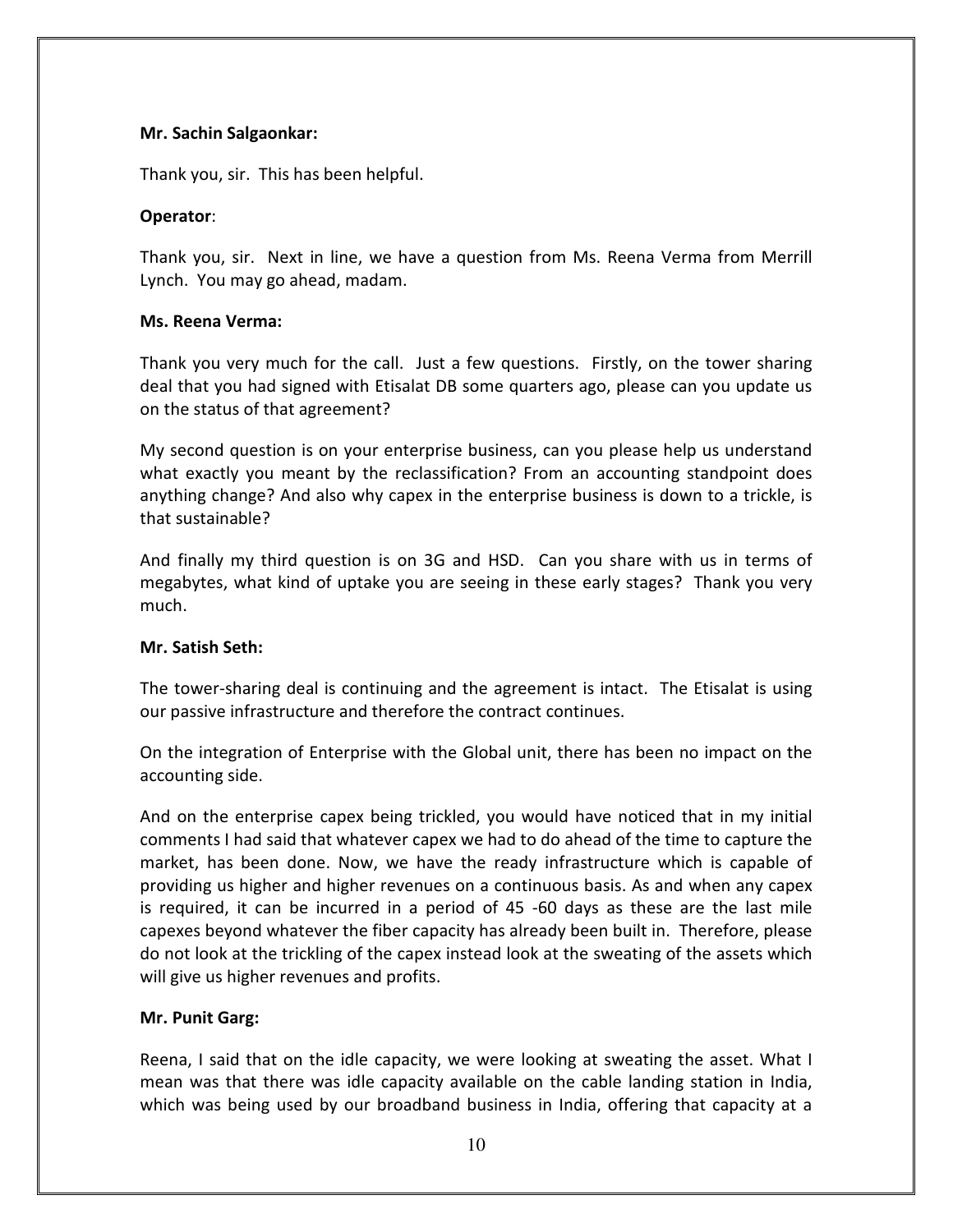lower rate to some of the carriers. These contracts have now ended and we have not renewed them. We have now customers buying that capacity at significant higher charges. Now the capacity is being used and we are getting the right rates and the right margin, which is evident from the reported numbers

#### Ms. Reena Verma:

Thank you, I still have a pending question on 3G, but before I come back to that, just a couple of questions please. First one is, you had committed to deliver 30,000 towers by fiscal 2013 to Etisalat. Where do you stand in terms of the number of towers taken by them and do you still stick with the 30,000 target. My second question is on Enterprise side, where you had announced an ambitious FLAG NGN project. Has that been scrapped or has it taken a different shape? Thank you.

#### Mr. Punit Garg:

Reena, on the NGN project, our Mediterranean site project is progressing well. Initially, the project got delayed as the permissions related to the Ministry of Defense, Egypt were pending for the last 18-24 months. We were committed to complete the project in this quarter but the project is getting further delayed by 4-6 weeks due to the recent problems in Egypt.

The second project which we were looking was in Asia, to enhance the capacity by putting in the new cable system. We no more require that now because the technology has changed significantly during this period. The existing cable system itself can now be upgraded from 10G, which was announced two years ago to 40G and now to 100G. We have tested that and now the 40G system is already deployed on our FLAG Atlantic system. As a result, the capacity has increased by ten times of that on the same existing assets which literally means that we do not have to put in any new cable system over there.

The other system, we just converted those in the cooperation. So everywhere the newer capacity is coming up by either leveraging our assets or doing a deal with the other carriers.

I would say that in the next two quarters, you can see all of that added into our network.

#### Mr. Syed Safawi:

Reena, on your question on 3G, HSD and the megabytes that we are getting through data, just to put on record, it is only in the last 60 days that we have significantly ramped up our reach in terms of HSD and 3G. We have added more than 500 towns in between November and now. And I do not think it will be proper to look at success in terms of megabytes, because it is very easy, as we have learned from the west, to give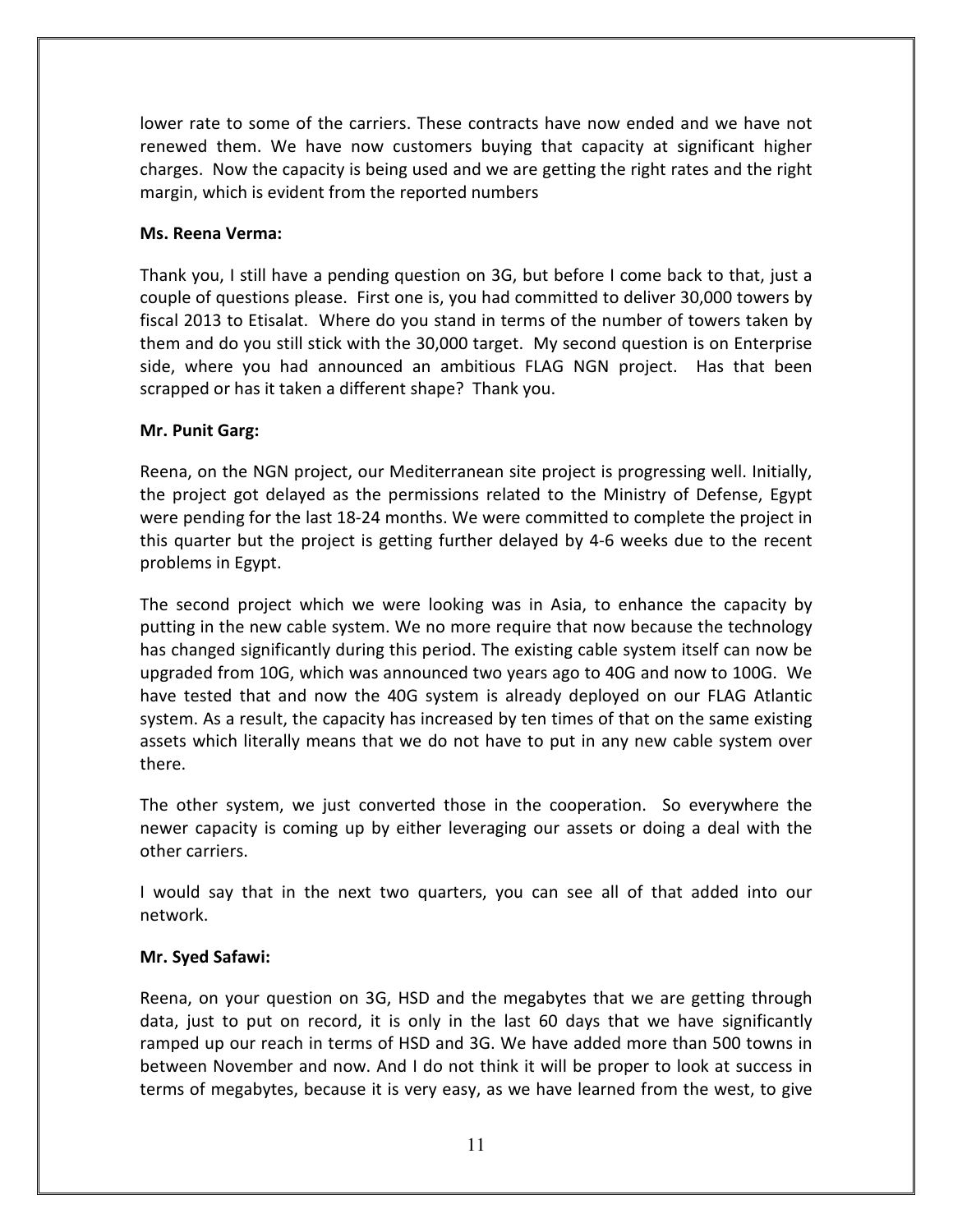unlimited plans and get megabytes and choke the network, with spectrum being scarce as it is here. I think the proof should be in profitable revenue growth. We are just 60 days into this hugely expanded town base and you will start seeing the proof of that revenue growth in the next couple of quarters, about which we are absolutely confident. We are a data starved country in that sense and with our expansion into 550 to 600 towns, we are confident of getting profitable revenue growth from there.

#### Mr. Satish Seth:

On your query on the Etisalat tower, we have been getting the orders from them on a continuous basis. So, we do not foresee that there will be a difficulty. It will all depend on their plans of the expansion now onwards.

#### Ms. Reena Verma:

Okay, thank you very much.

#### Operator:

Thank you madam. Next in line, we have a question from Mr. Vinay Jaising from Morgan Stanley. You can go ahead sir.

#### Mr. Vinay Jaising:

Thank you so much for the call, sir. I have one question on wireless business and another question on the accounts. On the wireless space you mentioned that the free minutes are being sapped out of the system as a result of which, the revenues are where they are. My question is when free minutes go out of the network, how do the revenues fall? Because the revenues fell by about Rs. 97 crores, at about Rs. 4,064 crores down from Rs. 4,161 crores.

On the second question, when I am looking at the net interest cost in the income statement it is about Rs. 130 crores, but what I am seeing in the quarterly report is that the net debt has actually gone up by about Rs. 3,250 Crores and it is about Rs. 32,447 crores. Also, the working capital has increased. I am not being able to reconcile these two. Has there been some huge working capital or capex related increase which is leading to this higher cost element for the balance sheet? Thank you.

#### Mr. Mahesh Prasad:

Vinay, on the wireless revenue decline vis-à-vis the minutes, we have been continuously taking out the free minutes and we are also consciously moving away from the wholesale model of the minutes which do generate revenue but with very low margin and do take up the resources of the company. These are the PCO and the FWP segments where there are minutes of usage and of course the revenues. But by systematically moving out some of that into the data capacity that we are talking about,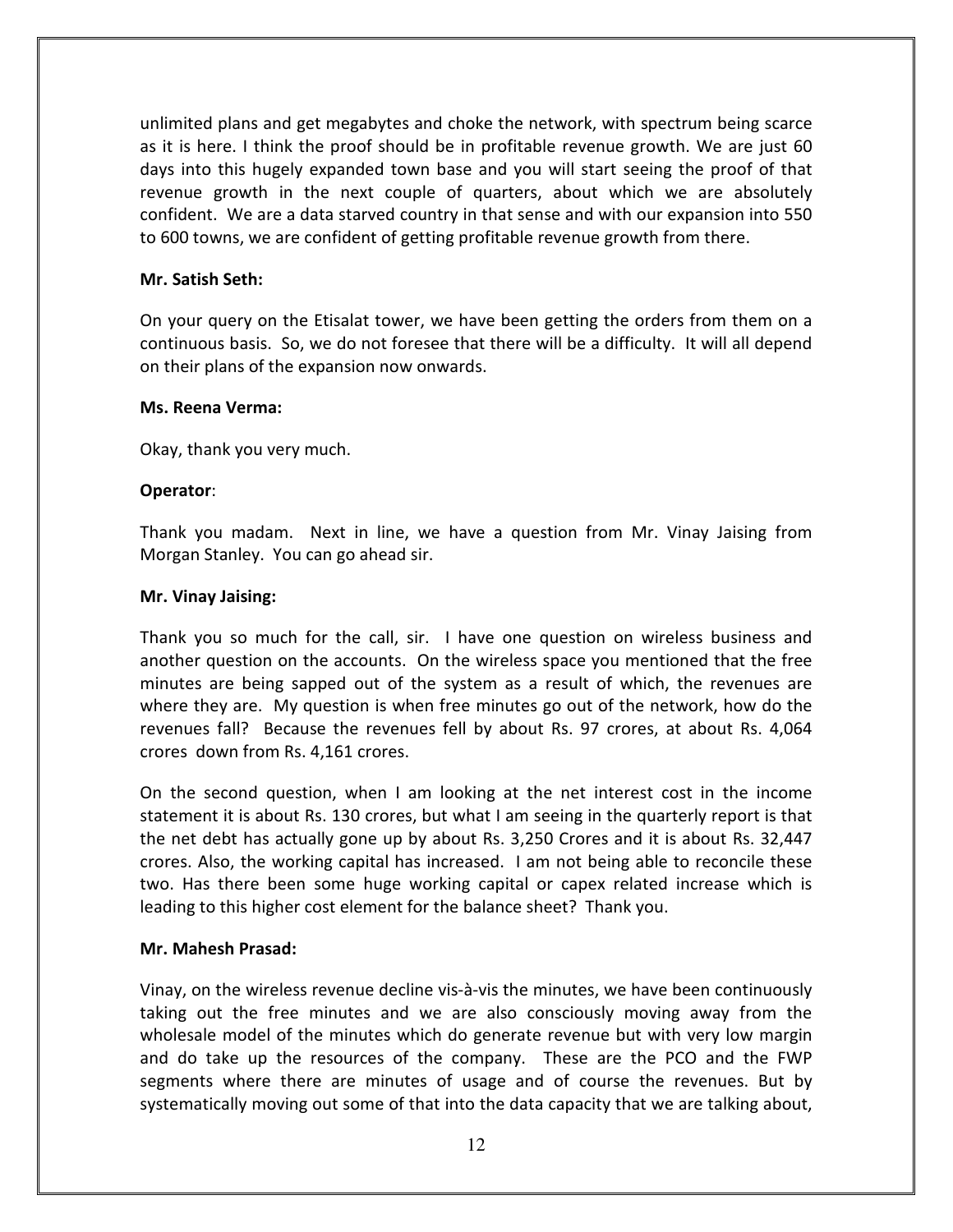certainly you will see a marginal decline in the revenue and at the same time you will also see a decline in the minutes.

# Mr. Syed Safawi:

Vinay, I must add to what Mahesh has said, this is a very conscious choice. If we are to sell high speed data in 500 to 600 towns and make profitable revenue over there, we have got to release capacity and unwanted low value minute capacity and dedicate that to data. This is a very conscious part of our rebalancing strategy, we started removing free minutes, we have removed a little more of those and more importantly we are rebalancing the portfolio so that in the next couple of quarters you will start seeing much higher proportion of revenues coming from high value data.

# Mr. Vinay Jaysing:

My apologies here sir, but when I go back to June 2009, we had about Rs. 4,800 crores of revenues. It has been stuck to the Rs. 4,000 - Rs. 4,100 crores for the last 6 to 7 quarters. So, what I am not being able to judge is when do we see the turnaround of revenues coming into this space, you know, hence the question?

# Mr. Syed Safawi:

Yes, I wish we can forecast precisely, but we can share with you the direction that we are taking. The direction clearly is a lot of focus on high speed data led by HSD to maximize our CDMA capacity. 3G is the key integral part of our whole strategy again, both on dongles as well as mobile data services. The third piece is the high value segment which is corporate SME and postpaid which we spoke about briefly, and obviously the fourth leg is GSM led rural growth. So, this is the end portfolio that you are going to see, obviously the anchor and the foundation is CDMA voice revenue, that is not going away, but these are the four growth drivers. As you see a more balanced portfolio, you will start seeing the growth. The difficult part is to precisely say which quarter how much revenue. But if we are doing these things right, there is no reason at all to assume that revenue and profitable growth will be otherwise.

# Mr. Satish Seth:

Vinay, I will add one more thing. When the teledensity has been rising so steeply in the country, necessarily by and large most of the people have access to the mobile phones and therefore the usage of the FWP and PCOs have consistently and considerably gone down. Having recognized this fact, we said that let us move the portfolio which would be the next generation. That is how the whole strategy has been developed. Having now rolled out high speed data in more than 500 towns and another 100 - 150 towns to go, coming quarters you can only see better results.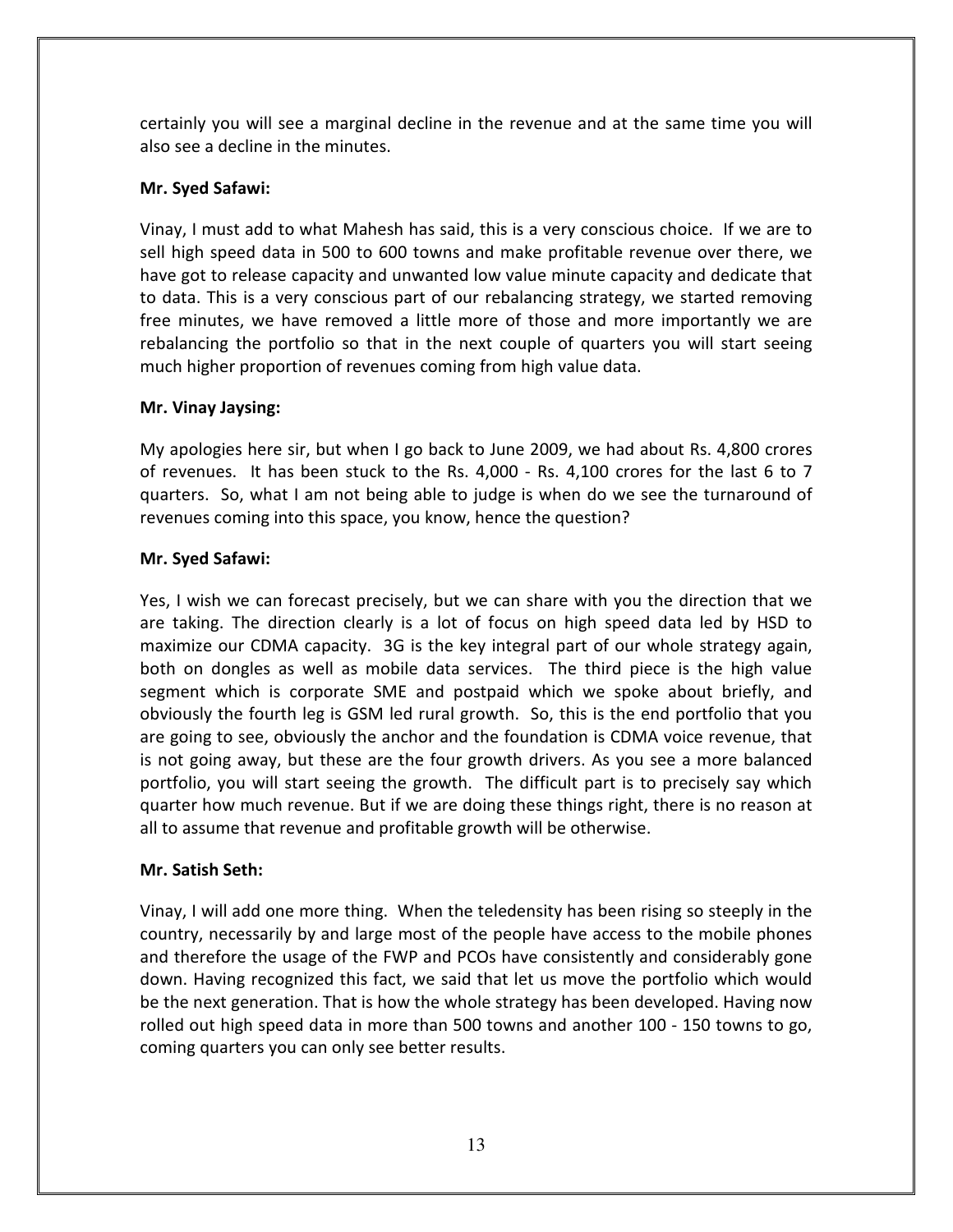#### Mr. Vinay Jaising:

Yes, sure sir.

#### Mr. Arvind Narang:

On your question on net finance charges, this has come down from Rs. 280 crores to Rs. 130 crores. This is basically on account of the foreign currency gain by 23 paise on the foreign currency borrowing of around Rs. 23,200 crores. There has been a MTM gain of around Rs. 100 crores in this quarter versus the loss of around Rs. 50 crores in the last quarter.

#### Mr. Satish Seth:

Also Vinay, we have paid the 3G license fees and incurred the 3G capex also. Until the 3G is fully commercialized, the interest on that will be capitalized. Thank you.

#### Mr. Vinay Jaising:

Another question is on the networking cycle and the net debt which has gone up this quarter. The net debt has gone up by about Rs. 3,250 crores and if I see your EBITDA and I see your capex that is largely balancing itself, it seems as you have shown in your cash flows you have a huge increase in networking cycle. I was wondering if you can throw some light out there.

#### Mr. Arvind Narang:

Vinay, this question you need to correlate with the movement in the CWIP in the last two quarters. There was reduction in advance paid to suppliers (shown in Q2 as reduction of CWIP) and the same has been used in this quarter (shown as increase in CWIP). The gross fixed asset has gone up in this quarter by about Rs. 682 crores and the CWIP has gone up by about Rs. 2,570 crores, totaling to around Rs. 3,250 crores. Subtract the capex which is about Rs. 1,914 crores and the balance figure of about Rs. 1,300 crores is basically the advance paid to the suppliers.

#### Mr. Vinay Jaising:

Thank you sir.

#### Operator:

Thank you sir. Next in line, we have a question from Mr. Suresh Mahadevan from UBS. You can go ahead sir.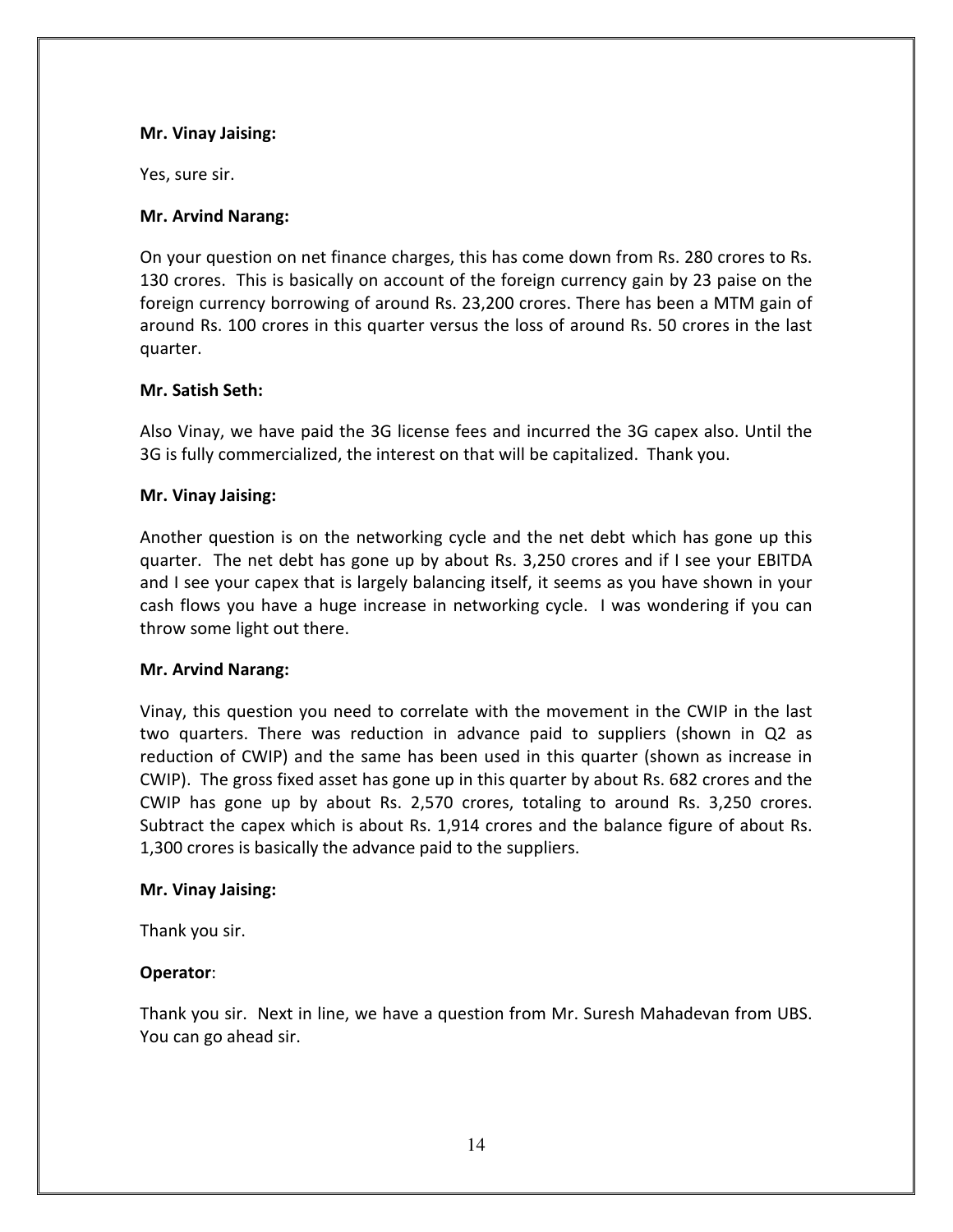#### Mr. Suresh Mahadevan:

Yes, good afternoon and thanks for the opportunity. I have two questions. One is can you update us on your plans to deleverage the balance sheet? Can we assume all the plans earlier to sell majority stake in the tower company, is it still on? Any color on that will be helpful.

The second question is almost a followup of what Vinay is saying. I think you launched GSM in early 2009 and obviously lot of investment has gone into the GSM primarily on the electronic side, but it has not been contributing to revenues. Obviously GSM is a growth area and does it mean that CDMA subs are all switching to GSM or is there an actual revenue loss and subscriber loss that is on the CDMA business? I would like to get some color on that because you have put in a lot of money on this GSM network but it does not seem to contribute to incremental revenues. Any thoughts on that how to monetize that will be useful?

## Mr. Satish Seth:

Suresh, on the second question, if you recall the GSM services were launched between April 2009 and June 2009. Spectrum given to us was under 1800 MHz band and therefore it required a large number of additional passive infrastructure to be rolled out. Hence, there has been additional capex which has been incurred. And if you recall right from the 2003 onwards, the company had built up its product portfolio on the CDMA voice which included PCO and FWP business in a very large manner. As the teledensity started going up and particularly after 2008-09 and 2009-2010, these businesses started showing decline and that is why we have started defocusing from these businesses and started focusing on the high value businesses on the data side. We started the new business of GSM particularly at a time when there was hyper and intense competitiveness in the market. And immediately after we started the business, there has been steep reduction in the prices from nearly 1 rupee 25 paise a minute to about a 40 paise, 50 paise, or 60 paise a minute, depending on the different plans offered by different competitions, and within which also there was a huge variation.

If you look at in this context, the company has performed well having seen such hyper competitiveness.

To reiterate, we being in the 1800 MHz band of the spectrum with a 4.4 MHz spectrum as compared to the other competitors who are enjoying 8 - 10 MHz in 900 band which is at lower capex, this is the resiliency of this particular business which we have been able to deliver. Going forward having succeeded in our planning and our plan to move to other higher product portfolio, we definitely believe that we will continue to deliver better and better results.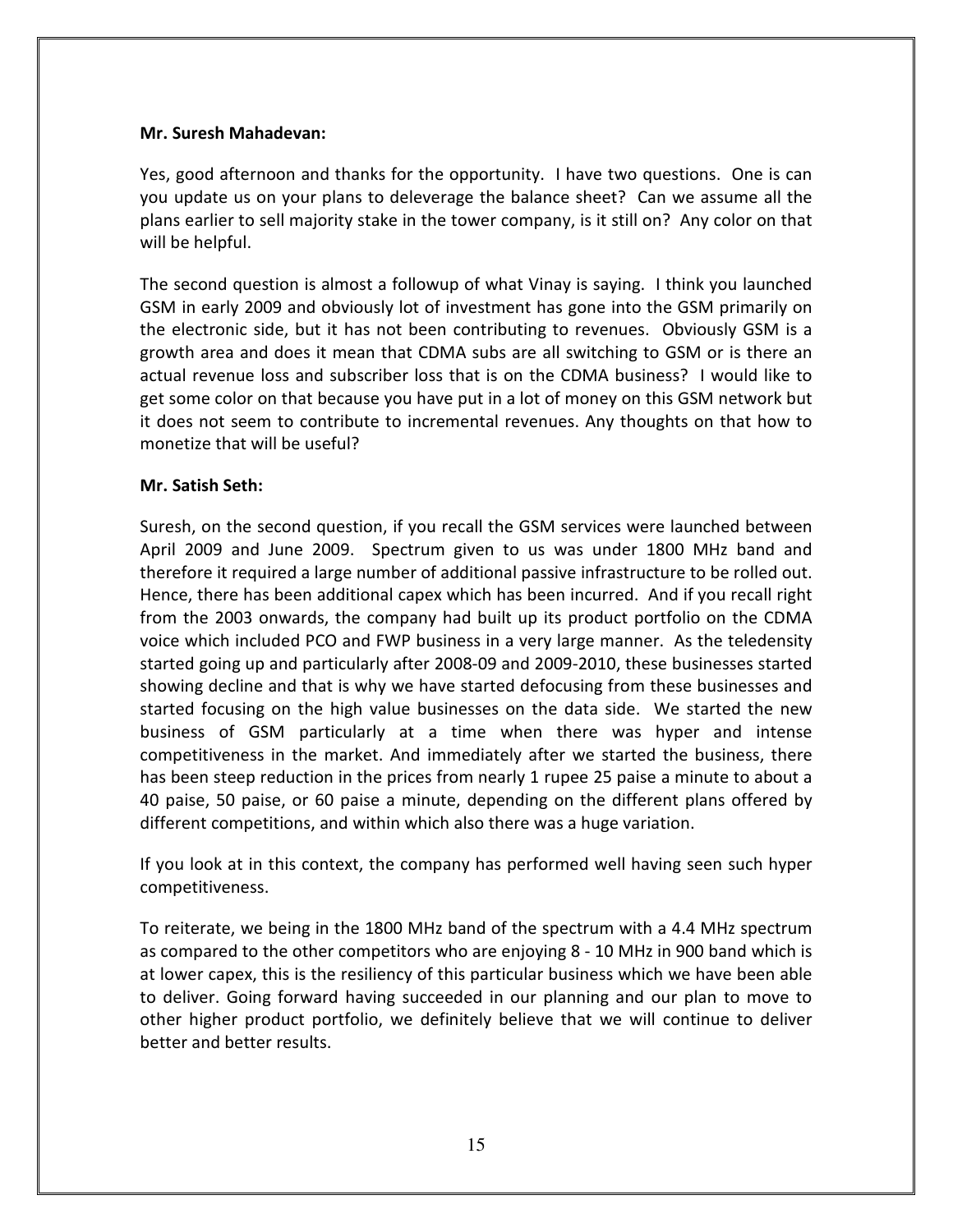On your first question on the debt deleverage, we continue to evaluate several plans and as and when we will have the highest value giving proposal, we will definitely implement it.

## Mr. Suresh Mahadevan:

A small followup, is CDMA business doing pretty poorly because I am sure in GSM, you are getting enough adds, right?

## Mr. Satish Seth:

I think it is a wrong impression that the CDMA is doing pretty poorly. As a matter of fact, let me tell you CDMA is a far better technology than GSM, unfortunately in this world GSM came first, and the ecosystem developed around GSM and therefore you have seen the GSM in more than 100 to 120 countries being developed, but if you really use the CDMA phones, and the CDMA voice clarity, it is great voice quality and the people who have been using the CDMA have given positive feedback and I recommend you also to kindly use sometime the CDMA phone and you will appreciate its good performance. On incremental basis, we are more focused on data services through CDMA (as earlier mentioned in the call) leveraging its strength of spectrum efficiency and data capability.

#### Mr. Suresh Mahadevan:

Okay, thank you sir. Thank You.

#### Operator:

Thank you sir. Next in line, we have a question from Ms. Malvika Gupta from J.P. Morgan. You can go ahead please.

#### Ms. Malvika Gupta:

Thank you for taking my question. My first question is just on the strategy of shifting away from the low margin PCO and FWP business. How many more quarters can we expect that to continue?

Second question is more of a clarification. I may have missed that earlier in the call, but I wanted to understand the capex guidance for the current year. Does that stay at Rs. 3,000 crores and what adjustment we should make to the number reported in the current quarter if that does stay at Rs. 3,000 crores? And just following up on the interest expense for the quarter, was it all capitalized with relations to 3G and how much was the amount? Thank you very much.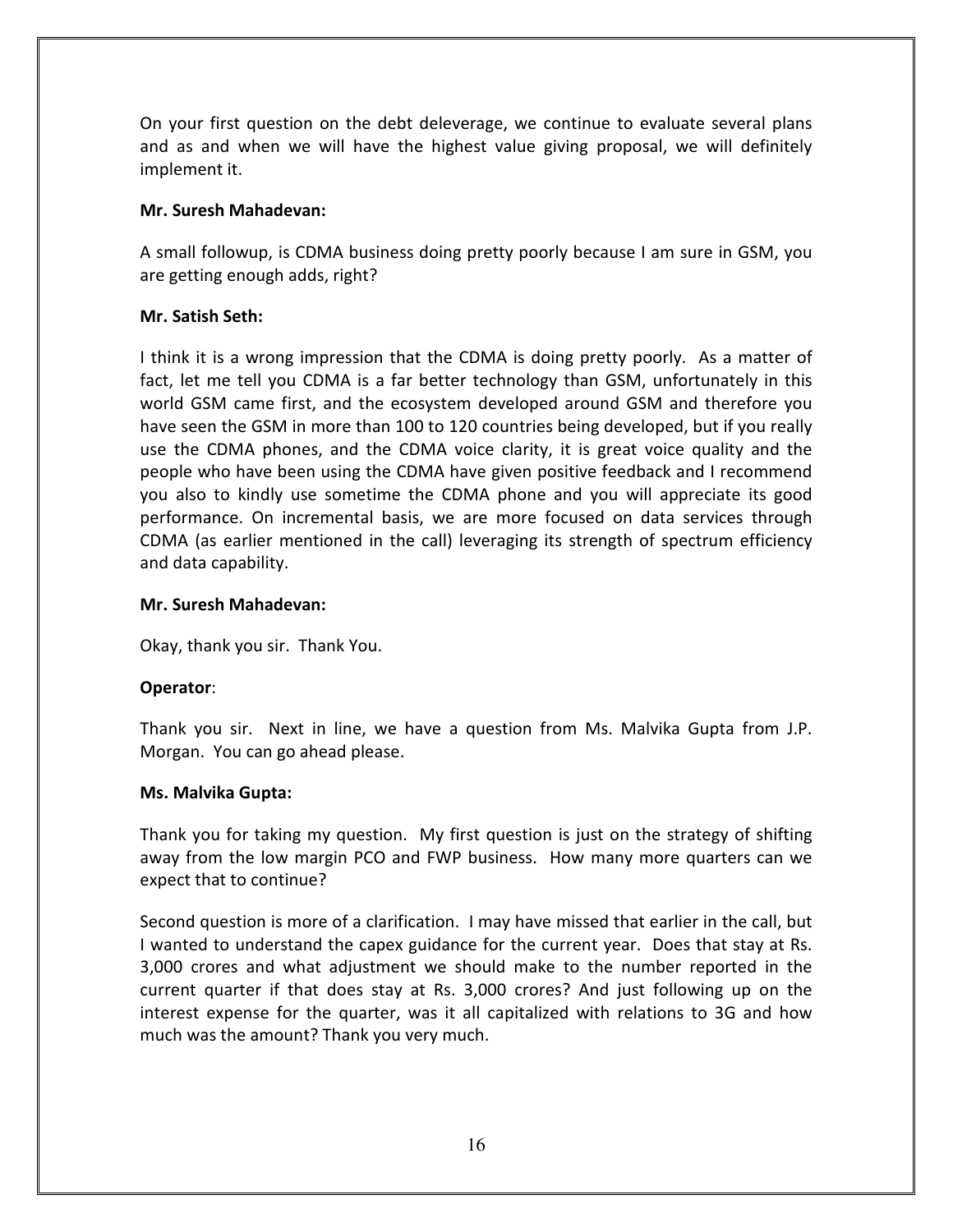## Mr. Syed Safawi:

Malvika, Syed here. I will take your first question on the rebalancing of the portfolio. I had mentioned earlier in the call, that it is a 3 to 5 quarter transition. We are already into the third quarter. We have taken out free minutes, a lot of them. The rebalancing is continuing as we also have rolled out the high speed data exponentially to 500 plus towns in the last 60 days. So, our estimate is that by next quarter end you should be seeing much more balanced portfolio coming through. So, it is two more quarters to be precise. We will come to your second question Malvika.

## Mr. Arvind Narang:

Malvika, the capex guidance remains the same at Rs. 3,000 crores ex 3G. The 3G interest expense of Rs. 120 crores has been capitalized because the 3G launch was a soft launch during the quarter.

## Mr. Satish Seth:

The 3G launch was basically a soft launch in the month of December in the four cities of Delhi, Bombay, and Kolkata, and Chandigarh, and the rest of the launch will now happen between January and March 2011.

#### Ms. Malvika Gupta:

Okay, thank you very much everybody.

#### Operator:

Thank you madam. Next in line, we have a question from Mr. Sanjay Chawla from Antique Stock Broking. You can go ahead sir.

#### Mr. Sanjay Chawla:

Hi, good evening, thank you for the call. I have 3 questions. First, given that you mentioned 3G was a soft launch in November, can we assume that you have not started amortizing the 3G spectrum for you at all in the third quarter?

#### Mr. Satish Seth:

First and foremost the soft launch happened on  $13<sup>th</sup>$  December 2010, and it was a soft launch. The amortization will start as and when it is commercially launched in all of the towns.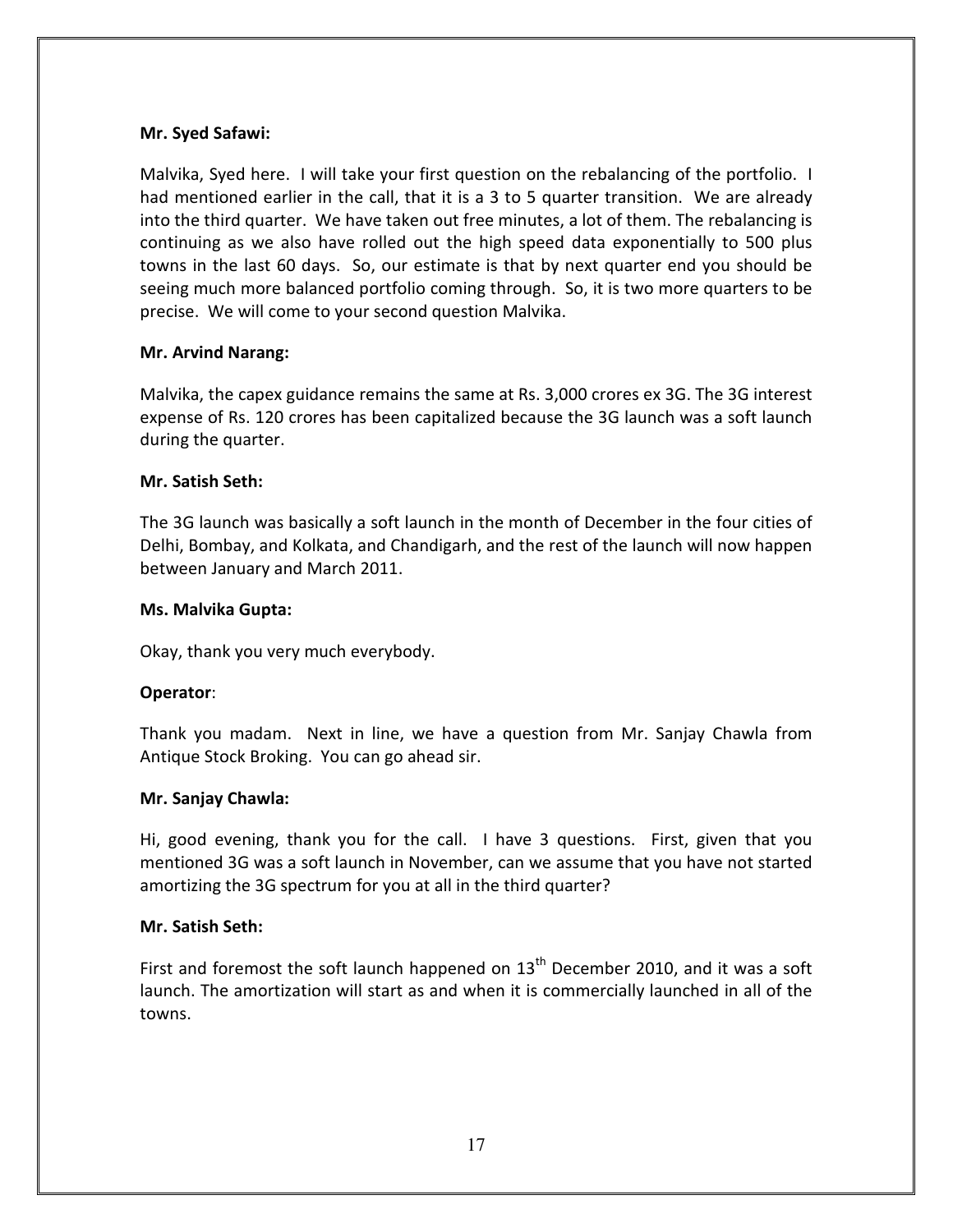## Mr. Sanjay Chawla:

So, when do you expect to start amortizing the circles, I mean you mentioned the launch would be completed in all the circles by March. So, should we assume like from first of April that this cost will start coming into the P&L?

#### Mr. Satish Seth:

Yes, please.

## Mr. Sanjay Chawla:

Okay, so obviously nothing should come in the fourth quarter as well.

#### Mr. Satish Seth:

A very small amount can come.

## Mr. Sanjay Chawla:

Sure, I appreciate that. My second question is on the network cost which has declined by about 10% on a quarter on quarter basis. Can you please explain what it is due to?

#### Mr. Satish Seth:

Sanjay, when you are faced with hyper intense competitive scenario, what you do? You take into account both sides of the profit and loss account that is the revenue and the expense side. First, you continue to manage your revenue within the given external environment. And the second is you continue to look inward at your own expenses. We started focusing on that since about October 2009 and onwards. We took upon ourselves to undertake huge amount of optimization without impairing the quality, the needs of the company and without impacting the growth of the company. These efforts have become a way of life and the first item which we had taken over was power and the fuel cost, which was very huge and it has been optimized phenomenally. We have worked on about 20 to 25 different approaches which have given us huge benefits. Similarly we have undertaken operational excellence program as a way of life and that is translating into results.

#### Mr. Sanjay Chawla:

All right, okay, thank you.

# Operator:

Thank you sir. Our next question comes from Mr. Sachin Gupta from Nomura. You may go ahead sir.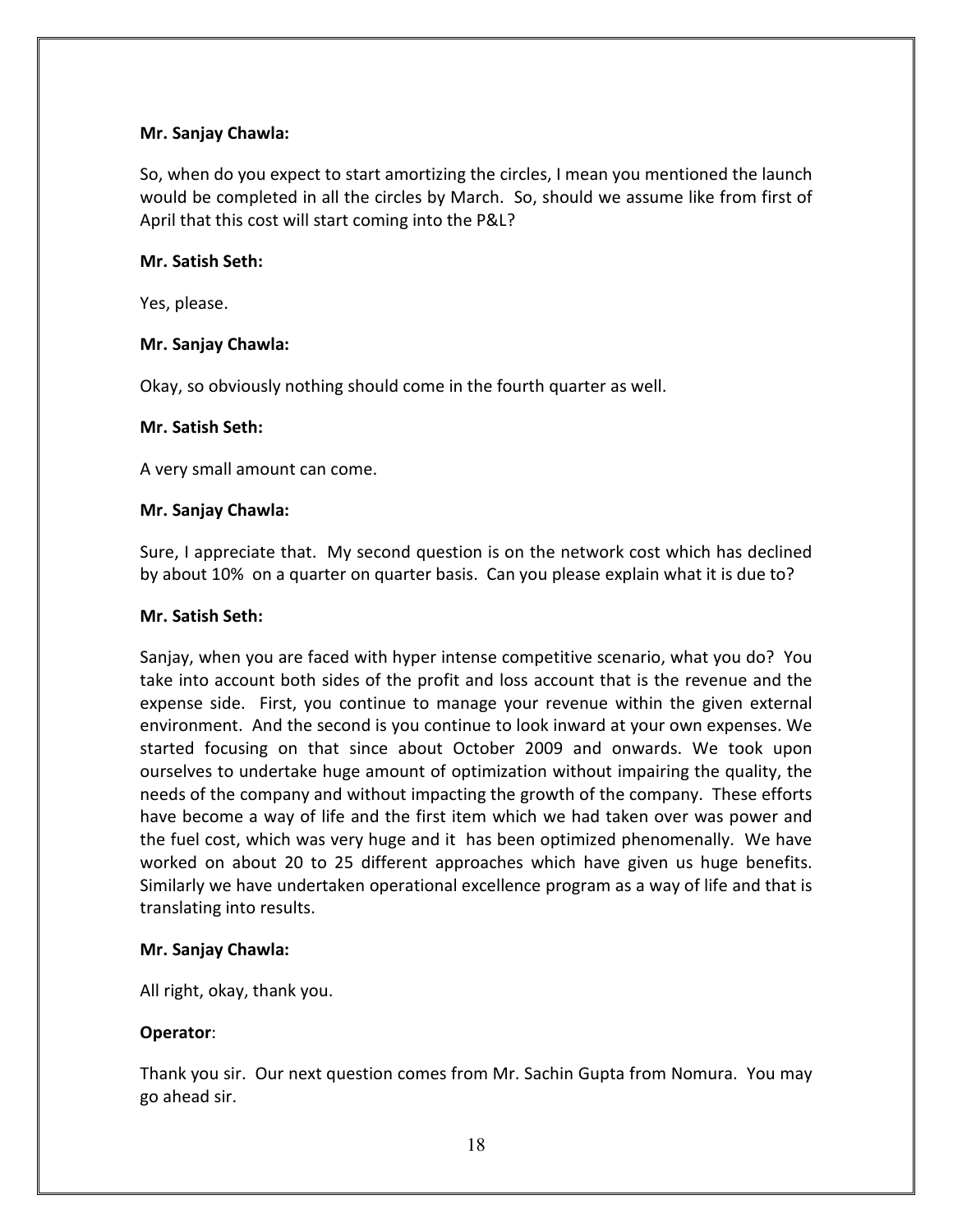#### Mr. Sachin Gupta:

Hi, thank you very much. Just two questions, firstly on MNP. You mentioned that RCOM should be the net beneficiary. Just wondering is that something that is happening now or something you are hoping for?

And second question obviously on the regulation. Any thoughts from your perspective? How do you see the whole thing evolving from here onwards?

#### Mr. Mahesh Prasad:

If you look at the experiences of MNP worldwide, MNP is not a one quarter phenomenon, it is a long haul and what we believe is, given the MNP and the 3G in the three metros and lack of the GSM postpaid customers who have stayed with the number, we have an opportunity to tap into that. So, we see this as an opportunity going forward both on the retail front as well as on the corporate front. The corporates do take some time in terms of materializing the contracts; however, we still see this as an opportunity to go after with the MNP and the 3G.

#### Mr. Sachin Gupta:

Yes, thank you, all the best.

#### Mr. Satish Seth:

What is the second question, not been able to get that?

#### Mr. Sachin Gupta:

Second question was just on the recent regulations and TRAI proposals, is there any thoughts on how do you see the whole thing evolving from here onwards?

#### Mr. Satish Seth:

We are awaiting clarity from the Government of India and DOT.

#### Mr. Syed Safawi:

It is a very big topic and I do not think we will be in a position to attempt to answer it as it is very engrossing and in detail.

#### Mr. Sachin Gupta:

Ok, thank you sir.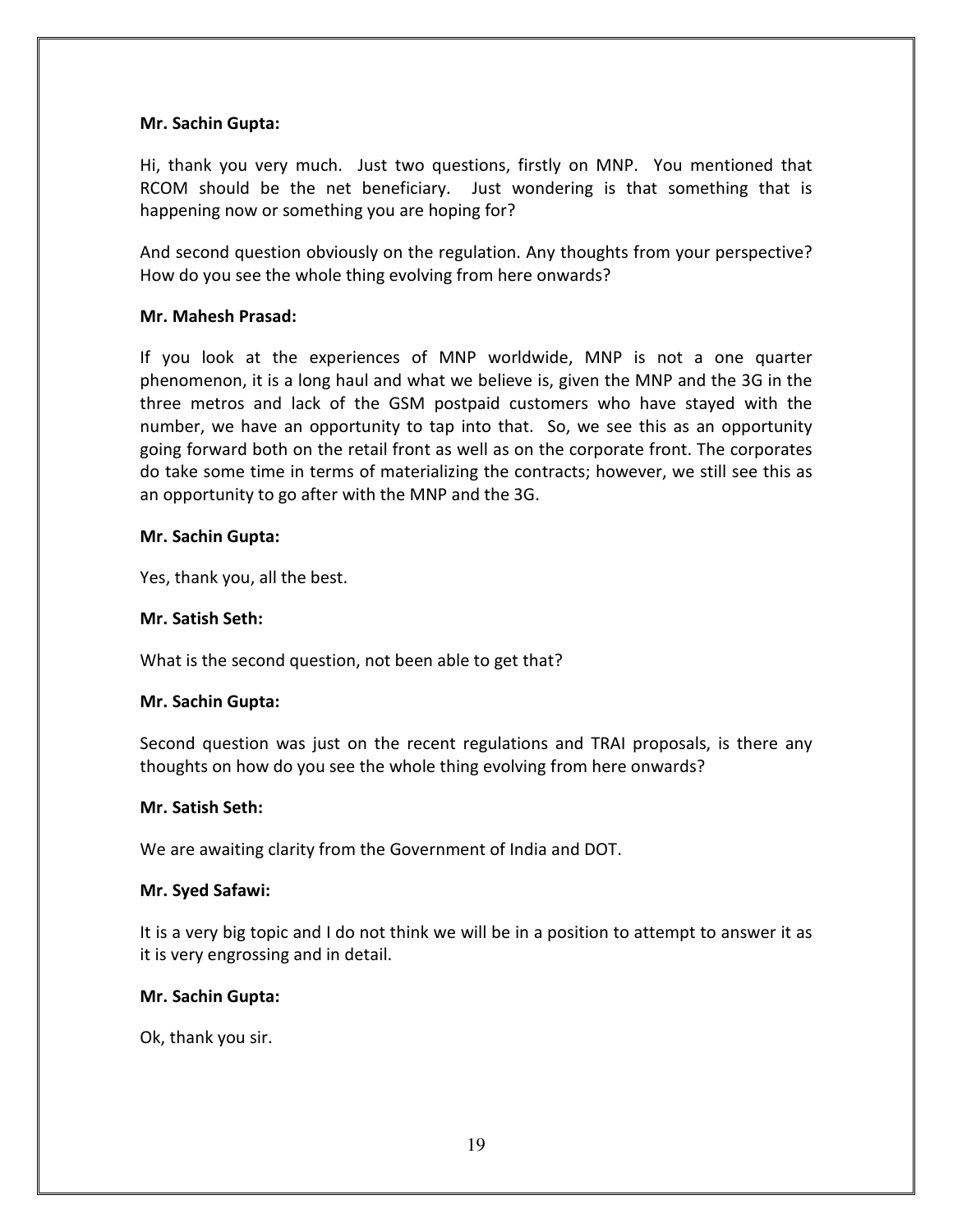# Operator:

Thank you sir. Next in line, we have a question from Mr. Rajiv Sharma from HSBC. You can go ahead sir.

## Mr. Rajiv Sharma:

Yes, thanks for the opportunity. Just a clarification on your rebalancing of minutes explanation. You suggested that you have been closing down or phasing out the PCO business, but what I understand is that this business has been mostly in smaller towns. So, my question is, are you facing spectrum crunch or you see data opportunities in these remote areas and have you taken a step in advance in that planning or am I missing something here?

## Mr. Mahesh Prasad:

There are two elements to it, Rajiv. One you need to look at PCO in terms of the urban populous as well as the rural. On the urban front, we have done a lot of expansion that is in the top 500 towns where we see the wireless internet and data opportunity. Also, there is a teledensity push in the rural segment.

Thus we have seen that there is less and less use of the PCO in both the urban as well as on the rural front. There is less appeal of the PCO given people have access to mobile phones and very competitive offers and tariffs. This is essentially what is driving our strategy in terms of rebalancing. In terms of the spectrum crunch, we want to make sure that as we add more and more towns and also serve the customers in existing towns where we have data, the experience is the same despite adding quite a sizeable set of customers in those towns.

# Mr. Satish Seth:

One more point I would like to add, Rajiv. We are a company which is providing CDMA services on 1X platform and EVDO platform. We are also providing on 2G GSM and 3G. It gives us an opportunity to provide wire free services all over India. We are the only company which can today provide wire free internet services on our 1X model and high speed data now about 500 towns and going forward about more than 650 towns. That means effectively if you all believe that the country is moving towards use of internet and broadband on a large scale basis, we should be able to reap the benefits to the maximum extent.

#### Mr. Rajiv Sharma:

Yes, thanks for that explanation, just a follow up here. There was a question on network operating cost coming down. So, is it fair to say that with the closure of the PCO